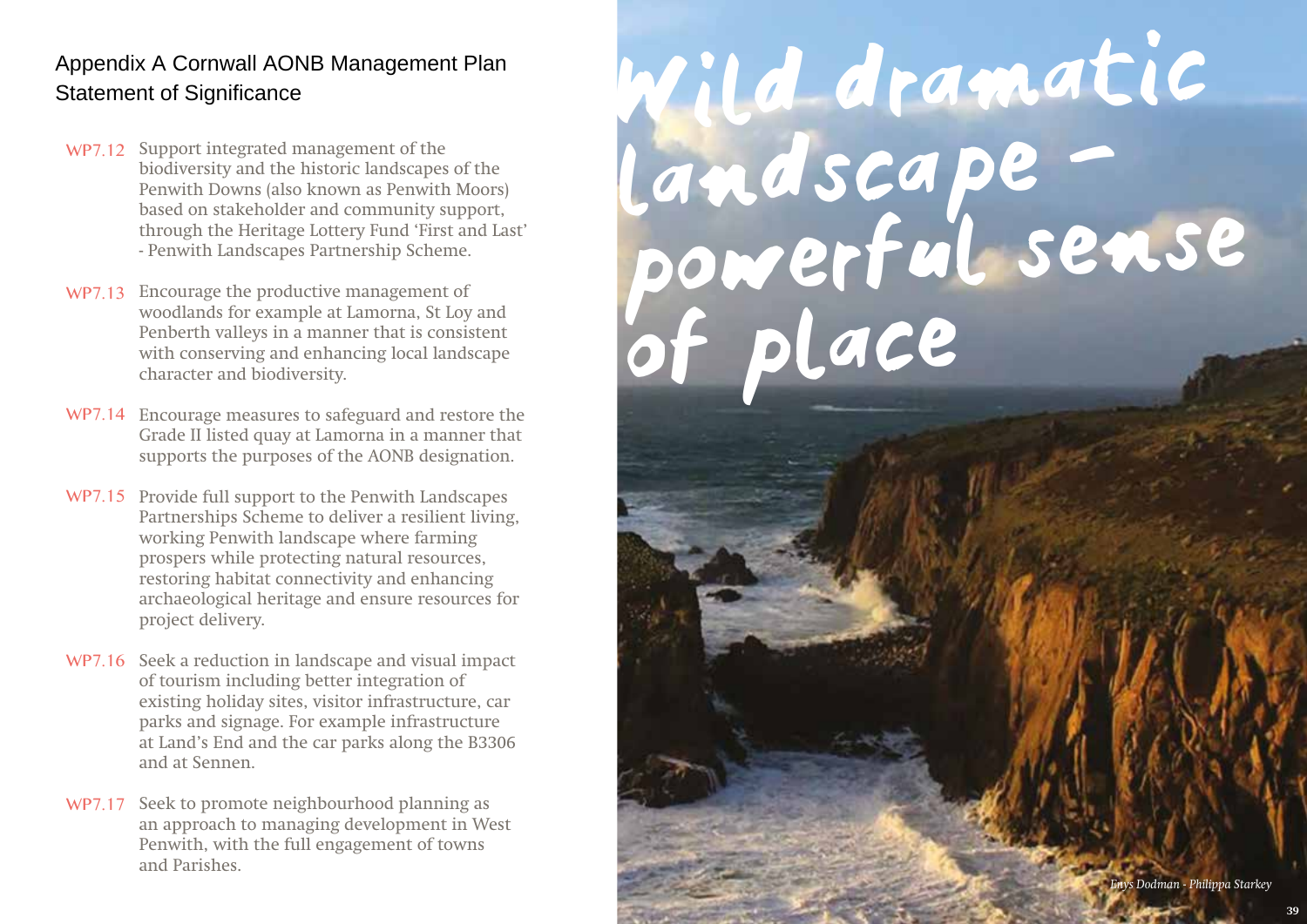# **8 South Coast Western**

**St Michael's Mount to the Helford Estuary and The Lizard**

## **Location**

This section of the AONB is large, wide-ranging and diverse, extending from Marazion in the west to the outskirts of Falmouth (Maenporth) in the east and includes the entire Lizard Peninsula and the Helford Estuary.

#### **Extent**

This is the second largest section of the Cornwall AONB comprising an area of 192 square kilometres (19,300 hectares).

## **Cornwall and Isles of Scilly Landscape Character Assessment 2005-2007**

Character Areas: CA04 Mount's Bay; CA06 Mount's Bay East; CA09 Helford Ria; CA07 South Lizard peninsula; CA08 North East Lizard Peninsula; CA09 Helford Ria; CA10 Carmenellis.

# **Statement of Significance**

Whilst this section of the Cornwall AONB is extensive, it falls into three distinct landscape areas and can be described separately notwithstanding that collectively the three areas form the South Coast Western section.

# **St Michael's Mount to Halzephron Cliff**

The coastal landscape in this area of the AONB has a soft profile and benefits from the protection offered by the Penwith peninsula against the full force of the Atlantic storms. The iconic rocky granite intrusion of St Michael's Mount dominates Mount's Bay with its cobbled granite causeway leading out to the Mount at low tide.

The coastline stretching east is low-lying with earthy cliffs of 'head' (periglacial debris); the coastal strip provides evidence of previous much higher sea levels with a much-eroded and softened cliff line lying inland of the coastal fields. The rich soils around Marazion and Perranuthnoe support a wide range of arable crops in medium and large fields with many hedges of tamarisk. Further east the land rises and form steep cliffs of metamorphosed Devonian slate, veined with quartz. Cudden Point is a significant coastal landmark whilst Trewavas Head and Rinsey Head are distinctive for outcroppings of granite with the derelict mine engine houses forming eerie silhouettes perched on the cliff top as the sea mist rolls in.

Between the rocky headlands are some fine stretches of popular south facing sandy beaches such as Praa Sands, Porthleven Sands and Gunwalloe beach. Pengersick Castle can be found between the villages of Germoe and Praa Sands; a fortified tower house dating back to the early 16th century, although documentary evidence exists that the site has been occupied by a castle since the 13th century. The castle is now a grade one listed building and rests on the site of a Scheduled Ancient Monument.

Farmland in this area is of medium sized fields with irregular boundaries that are typical of early enclosure mixed with other more recently enclosed larger straight sided fields that exaggerate a sense of openness, as seen on the larger arable fields close to Porthleven. To the south east of Porthleven there is an extensive shingle beach forming the unique Loe Bar, which is backed by the waters of Loe Pool a freshwater lake fed by the waters of the River Cober. Loe Pool is an important freshwater coastal habitat with reed beds and sheltered woodlands stretching inland with fertile cultivated farmland on the surrounding valley slopes.

Many of the settlements around this area are linear in nature having evolved from hamlets at crossroads with small inns. Granite and slate killas are typical local building materials and settlements are linked by a network of many small lanes. Some more modern intrusive development has occurred in places. Porthleven forms the largest settlement having changed from a post-medieval fishing village to become a mineral port in the 19th century. Modern housing development has extended the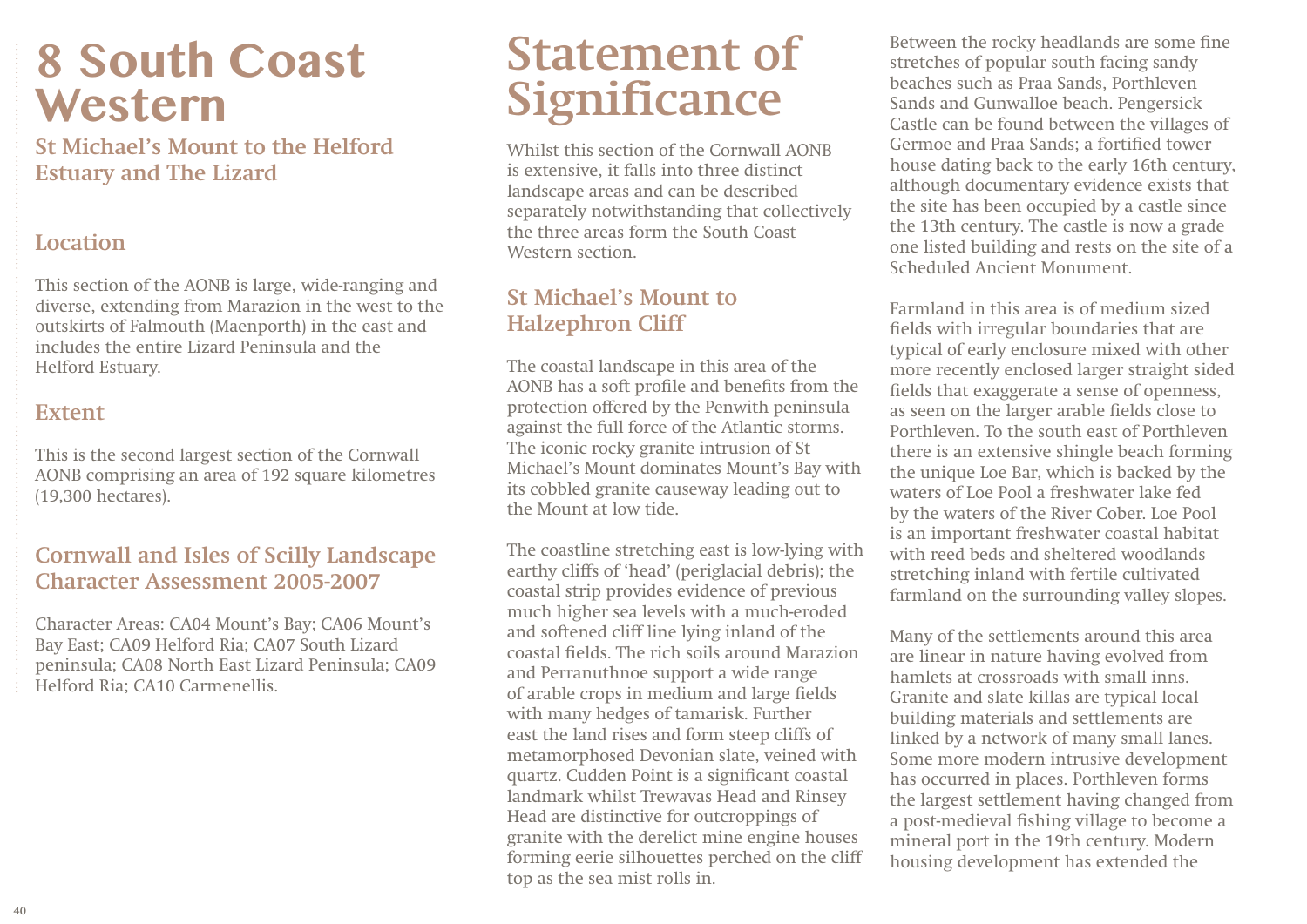village in recent times and has now spread up the rounded hillsides behind the harbour. Other recent housing development can also be seen at Praa Sands and Perranuthnoe as well as in some of the small fishing coves. Praa Sands, with its wide sandy beach and popular beach bar is a tourist hotspot, popular with surfers. Due to its popularity with tourists, this section of coastline supports many touring caravan and camping sites significantly changing the character of the landscape in the summer months.

#### **The Lizard Peninsula**

The Lizard coast is comprised of tall cliffs with small coves beneath and is the most southerly point of mainland Britain where the distinctive towers of the Lizard Lighthouse warn of the hazardous waters off Lizard Point.

The geological variations of this peninsula have resulted in complex landforms. Inland of Gunwalloe and Mullion Cove there is a soft, undulating landscape spread over Devonian rocks with farmsteads and small hamlets interspersed with streams which reach the coast at Church Cove and Poldhu Cove. There are small pockets of woodlands on farms, which form a transition north-eastwards to the head of the Helford Estuary, which has a much more extensively wooded landscape. The elevated southeast plateau of the Lizard Peninsula is underlain with serpentine as can be seen from the outcrops at Kynance Cove. The landform to the west falls gently on the gabbro and hornblende schists toward the coast and is permeated with small streams, which have formed sheltered valleys along weaknesses in the rock.



The most southerly point of mainland Britain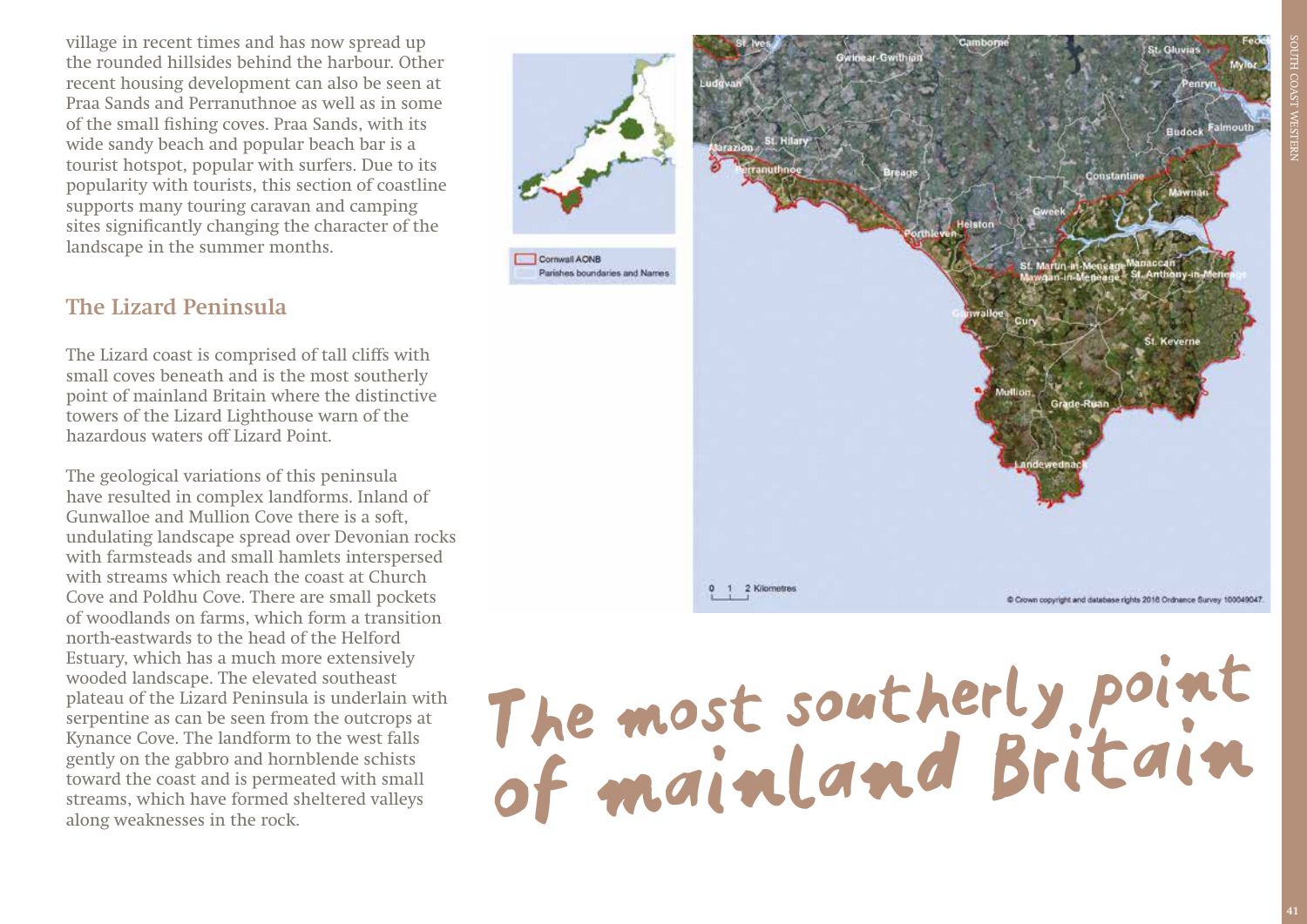The combination of geology, mild oceanic climate conditions and its southerly location has led to the development of a unique range of habitats with many rare species of local and national importance. There are significant areas of heathland/upland rough ground across Goonhilly Downs and on the west coast that are critically important from both historic and biodiversity perspectives. The Lizard National Nature Reserve stretches across nearly 2,000 hectares of the peninsula. The heathland, coastal cliff vegetation and temporary ponds are of international importance and accommodate a broad diversity of wildlife which thrives here, including especially rare and unusual plants. The wild, open nature of these expansive habitats is emphasised by the lack of tree cover with the exception of those found in the sheltered valleys and coves. Agricultural land is mainly pasture with some horticulture within small irregular enclosures of medieval origin, bounded by Cornish hedges, together with some larger, more regular fields of more recently enclosed land as the upland rough ground has been nibbled away.

Settlement is concentrated along the coast with villages such as Lizard Village, Coverack and Cadgwith which became established as fishing villages in late medieval times and in the 19th century when there was a buoyant pilchard fishing industry, nowadays, fishing tends to concentrate on crab and lobster. These villages are very popular with summer tourists providing a welcome seasonal boost to the local economy.

On the cliffs from Lowland Point to Porthallow are several large stone quarries

where excavations into the cliffs have significantly transformed the landscape of the area. The disused quarries have generally revegetated forming part of the cliff landscape although the possibility of future reworking exists due to long standing minerals permissions.

The Lizard has a strong sense of human history and evidence of long term human habitation in this area dates back to the Bronze Age. The upland rough ground at the coast and at Goonhilly Downs has a large concentration of ritual monuments, cairns, barrows and standing stones. In more recent times, this section has had a strong connection with the development of modern communications. The National Trust-owned Marconi Wireless Station at Lizard Point was where Guglielmo Marconi sent the world's first wireless broadcast. In another first for communications the BT Earth Station at Goonhilly is famed for receiving the first ever trans-Atlantic satellite TV images in 1962.

#### **The Helford River**

A marked contrast to the landscape of the Lizard Peninsula, the Helford River is an area of great individual character and tranquil beauty. Rounded landforms slope to deep, narrow valleys with dense woodland of predominately sessile oak and it is one of the few places in England were the ancient woodland meets the sea. The romanticism and ambience of the river with its hidden creeks provided a perfect setting for the famous Daphne Du Maurier novel, Frenchman's Creek.

The Helford River forms a ria (drowned river valley) which resulted from the rise in sea level following the last Ice Age. The network of small creeks extends the river system for several kilometres inland. At high tide, the water reaches up to the very edges of the oak woodland whilst at low tide the exposed greyish mud completely transforms the scene as at Polwheveral and Port Navas creeks, providing a haven for wading birds and wildlife.

Settlements on the northern side tend to be concentrated around Helford Passage where there is an eclectic mix of both modern and traditional property. The river and its creeks present a considerable barrier to traffic from the north and south and the only link is by passenger ferry from Helford Passage to Helford Village.

The landscape on the southern side of the river has a quite different character from the north; the south tends to be more remote due to the natural river barrier and in recent years has seen less development retaining the parkland landscape of the Trelowarren Estate and other ancient farms.

As a result of the sheltered aspect of this landscape it provides the perfect growing conditions and climate for the exotic collections of trees and plants found at the large gardens of Trebah, Glendurgan and Bosloe including, rhododendron, camellias, magnolias, tree ferns and palms further contributing to the special sense of place experienced when visiting the Helford landscape. The stony National Trust-owned beach at Durgan is an excellent place to launch a canoe and explore the river.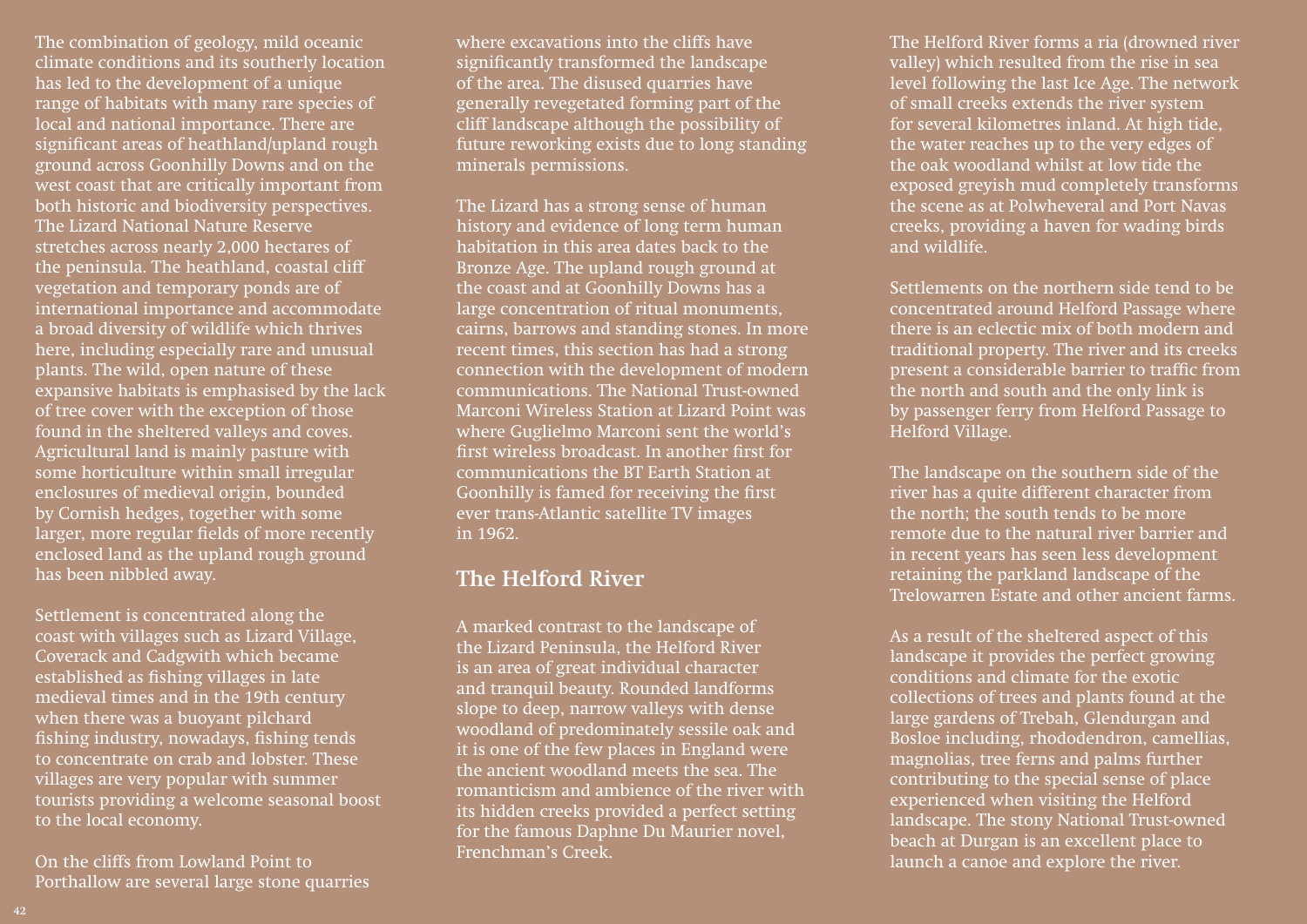The seaward opening of the Helford River is marked by Nare Point on the south and Rosemullion Head on the north. The shallow angled cliffs of the river mouth exposed to the open sea of Falmouth Bay continue to support areas of coastal heathland whilst the steeper cliff face near Mawnan Church provides a perfect habitat for mature ilex oaks and the more prominent higher ground to Monterey pines further adding to the diversity of woodland species found in this attractive landscape.

Although there are no large settlements within the Helford River area there are many scattered smaller ones with villages clustered around the creek heads and crossroads such as at Mawnan Smith. The village of Gweek at the head of the Helford Estuary was once an ancient tin mining port possibly used during the early Iron Age.

*St Michael's Mount - Alan Barker*

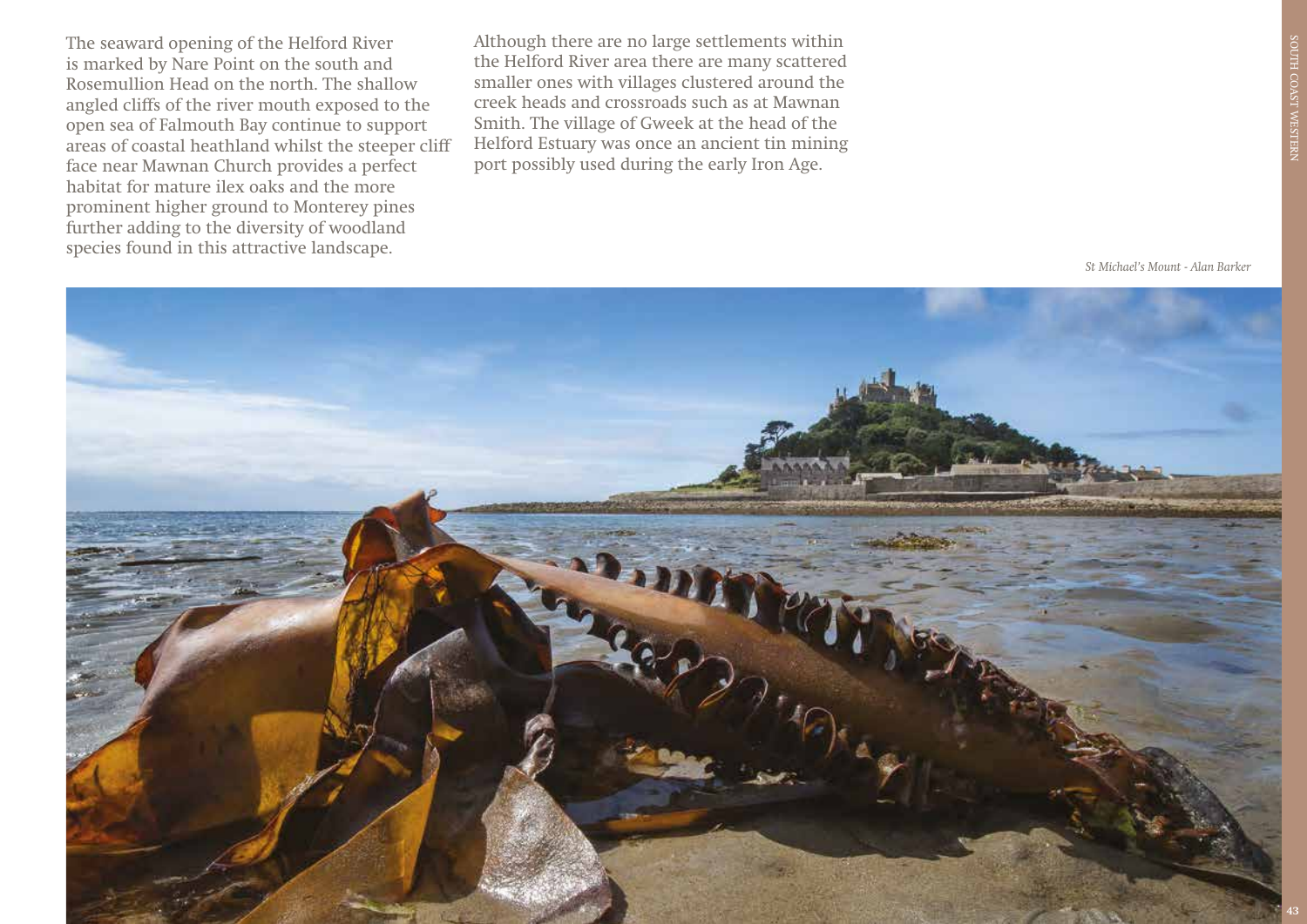#### **Management**

- National Trust manages significant land and property around the coast from St Michael's Mount, Rinsey, Penrose, Mullion and Poldhu, Predannack and Kynance, Lizard Point, Cadgwith to Poltesco and Coverack as well as the north side of the Helford. National Trust grazing schemes exist to tackle scrub encroachment on coastal heathland.
- The Loe Pool Forum (LPF) is an environmental partnership working to improve water quality and reduce flood risk in the River Cober catchment. Recent work with South West Water on upstream thinking within the Cober catchment have had a good influence and are improving water quality at Loe Pool.
- Porthleven Town Council and Perranuthnoe Parish Council are current preparing Neighbourhood Development Plans.
- Parish Plans exist for; Cury, Grade Ruan, St Keverne, Manaccan and St Anthony, Mawnan and Mawgan-in-Meneage.
- Active quarrying operations are controlled under the terms of updated planning conditions approved under the 'Review of Mineral Planning Permissions'.
- The Linking the Lizard Partnership seeks to establish a landscape scale and co-ordinated approach to landscape and habitat management between the relevant partnership agencies and aims to extend the National Nature Reserve.
- This section contains the Lizard and the Fal & Helford Special Areas for Conservation and many SSSI's including Goonhilly Downs SSSI.
- Cornwall Wildlife Trust own and manage Windmill Farm Local Nature Reserve and have recently restored the historic stone windmill structure to include a small interpretation centre and viewing platform.
- Lizard Peninsula Heritage Trust has undertaken a survey of roadside heritage assets (milestones, fingerposts etc).
- Natural England manage the Lizard National Nature Reserve which includes much of Goonhilly Downs.
- Cornwall Biodiversity Initiative aims to include support for the Linking the Lizard Partnership and 'All of the Coast' habitat enhancements for birds.
- The Helford and Fal Estuaries are a recently designated Special Area of Conservation for their shallow inlets and bays; the designation also covers saltmarshes, intertidal mudflats and sub tidal sandbanks.
- The Manacles Marine Conservation Zone was designated in 2013 with two new MCZ's, The Western Channel, a large offshore area south east of the Lizard Peninsula and Mounts Bay both designated in 2016.
- The Helford Voluntary Marine Conservation Area was designated in 1987.
- The Lizard coast from Gunwalloe Fishing Cove around Lizard Point to Carrick Luz near Kennack Cove is also a proposed candidate for Special Area of Conservation status in respect of the submerged reefs.
- The Welcome to 'Wild Lizard' tourism group champions sustainable tourism that promotes nature as key USP for the Lizard.

*1.* 

**44**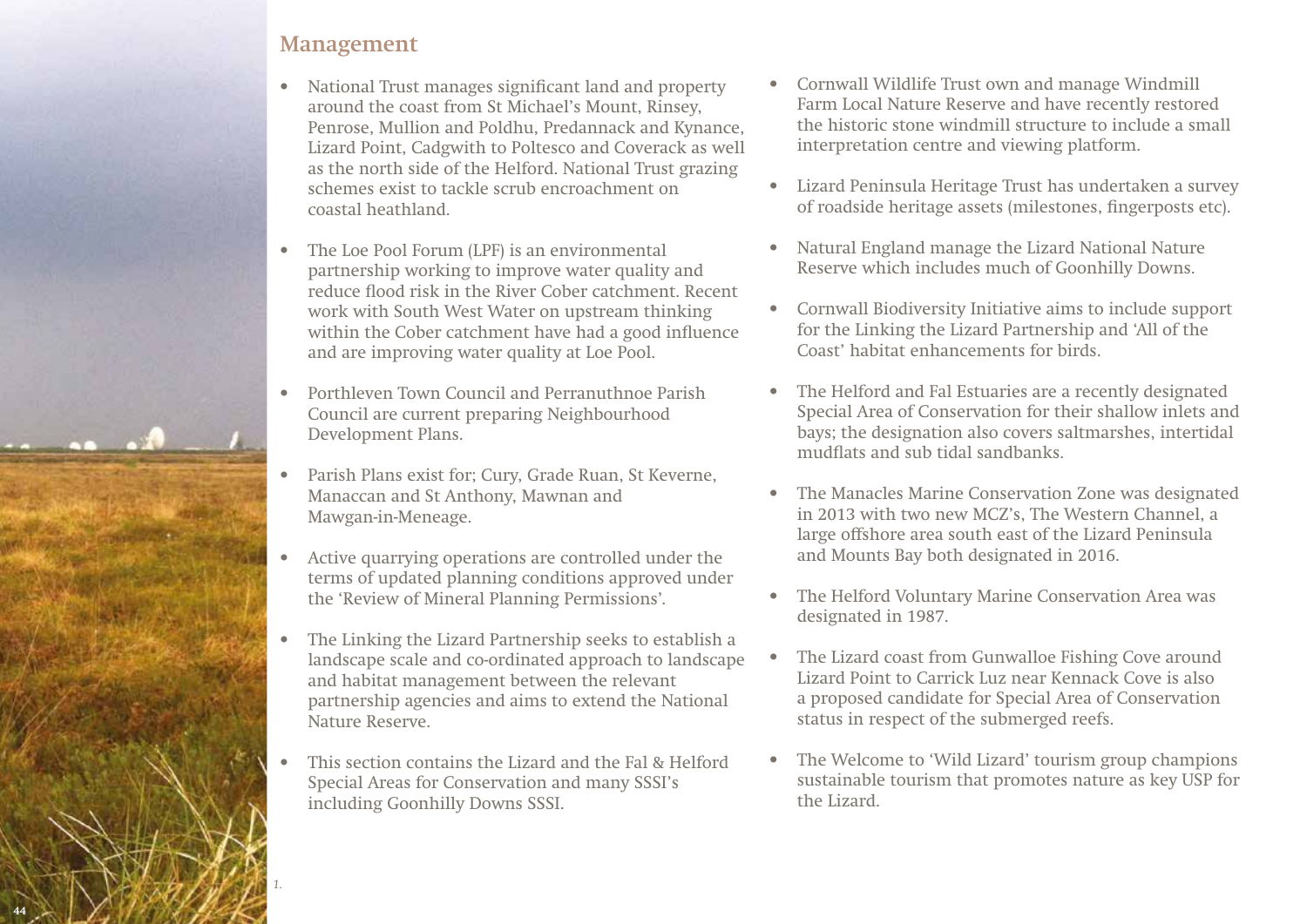## **Condition**

- The satellite dishes and buildings at Goonhilly and the larger replacement wind turbines installed at Bonython wind farm have a far reaching visual impact across the local section and in particular impact upon the wild, remote and upland nature of Goonhilly Downs.
- The light pollution associated with Goonhilly Earth Station and RNAS Culdrose adversely impacts upon the tranquillity of the area.
- Airspace activities associated with RNAS Culdrose have significant impacts upon the enjoyment and tranquillity of the section.
- Recent housing developments and the replacement of individual dwellings at Porthleven and Perranuthnoe have had negative visual and character impacts.
- Caravan sites near the coast tend to be visually intrusive due to lay out and poor site design such as near Kennack Sands.
- Large-scale quarrying operations between Dean Point and Porthallow are poorly integrated into the surrounding landscape with potential future pressures anticipated on tranquillity, scenic beauty, wildlife habitat, flora and the adjoining Marine Conservation Zone.
- Future proposals for a super quarry including a breakwater at Dean Quarry have the potential for significant impacts upon the AONB.
- Future climate change effects such as rising sea levels could affect local harbours, fisheries and beaches such as Porthleven, Mullion, Gweek, Cadgwith and Coverack.
- Loe Pool is affected by 'run-off' from surrounding farmland as well as seasonal water level changes from the Helston flood alleviation scheme.
- Ancient sessile oak woodlands around Helford have fallen out of productive and economic management and sycamore has become more dominant in the natural regeneration of woodland.
- Significant loss through disease of hedgerow elm trees impacting on habitat connectivity and landscape character.
- Additional conifer plantations on the Lizard have resulted in adverse visual and character impacts upon the landscape. *1. Goonhilly Downs - Sophie Hartfield*



*2. Lizard Point 3. Kynance Cafe* 

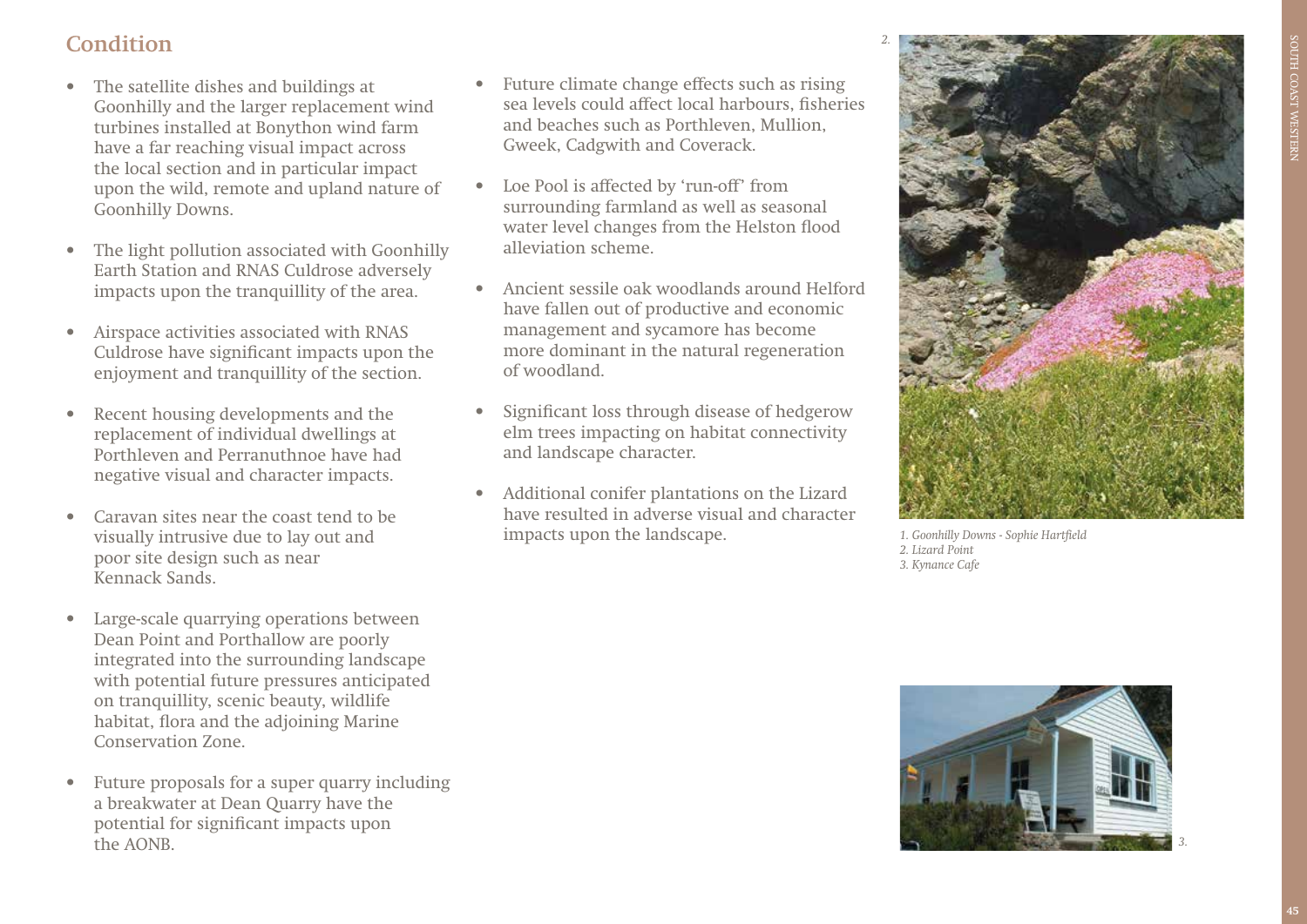# **South Coast Western Local Policies**

- Seek, wherever possible, a reduction in the visual and landscape impact of the dishes, associated infrastructure and light pollution at the Goonhilly Earth Station and light pollution from RNAS Culdrose. Ensure that the proposals for alternative uses/ redevelopment of the Earth Station do not have an adverse impact visual or landscape character impacts and bring social and economic benefits to the local community. SCW8.01
- Ensure that any new proposals for mineral extraction and quarrying, such as at Dean Quarry, do not adversely impact upon the scenic beauty, special qualities, landscape character and tranquillity of this section of the AONB and the Manacles Marine Conservation Zone. SCW8.02
- Seek improved phased and final restoration at West of England quarry to final landforms and vegetation communities consistent with local landscape character including at the earliest possible stages, permanent, appropriate restoration along coast path routes and completed working areas. Support further measures to protect and enhance environmental quality when existing quarrying permissions are reviewed. SCW8.03
- Encourage characteristic inclusion of local materials and vernacular design in new development, public realm, highways works and public rights of way infrastructure using granite, serpentine, gabbro and schists as appropriate to reflect the varied geodiversity of this section. SCW8.04
- Seek a reduction in the visual impact of overhead cables by undergrounding in affected villages for example Porthleven, Mullion, St Keverne, Lizard, Gweek and Cury. SCW8.05
- Support appropriate improvements to footpath access around the Helford River and its creeks with respect to the Marine and Coastal Access Act 2009, provided that this does not encourage an increase in traffic levels or the provision of further car parks and that this conserves and enhances natural beauty. Support the Lizard pilot of the One Public Transport system for Cornwall as part of the devolution deal in order to reduce car usage. SCW8.06
- Support appropriate improvements to coastal footpath access between Godrevy Cove and Porthallow provided that this respects local landscape character and conserves and enhances natural beauty. SCW8.07
- Support the Linking the Lizard Partnership in its initiatives to integrate land management, farming and the conservation of biodiversity and historic environment together with the promotion of a vibrant local rural economy and community and support the complementary work of the 'Welcome to Wild Lizard' group who promote sustainable nature based tourism on the Lizard. SCW8.08
- Support the continuation of small scale sustainable fisheries in order to maintain community vibrancy providing that enhances local character and conserves natural assets, for example at local coves such as at Porthleven, Mullion, Cadgwith, Coverack, Porthoustock, Porthallow and within the creeks of the Helford Estuary (provided that this does not impact upon the special features of the Special Area of Conservation). SCW8.09
- Help to support coastal management which promotes natural processes wherever possible and support initiatives with communities which consider the long term future and value of coastal areas e.g. Marazion, Mounts Bay, Porthleven, Loe Bar, Praa Sands, Gweek, Cadgwith, Coverack, and Maenporth in respect to predicted effects of sea level rise and increased storminess. Seek to support the delivery of appropriate measures to hold the line where infrastructure such as sewage outfalls and roads need to be protected. Manage realignment as identified in the Shoreline Management Plan where they conserve or enhance the landscape character and natural beauty of the AONB. Conserve the undeveloped nature of the coast in this section. SCW8.10